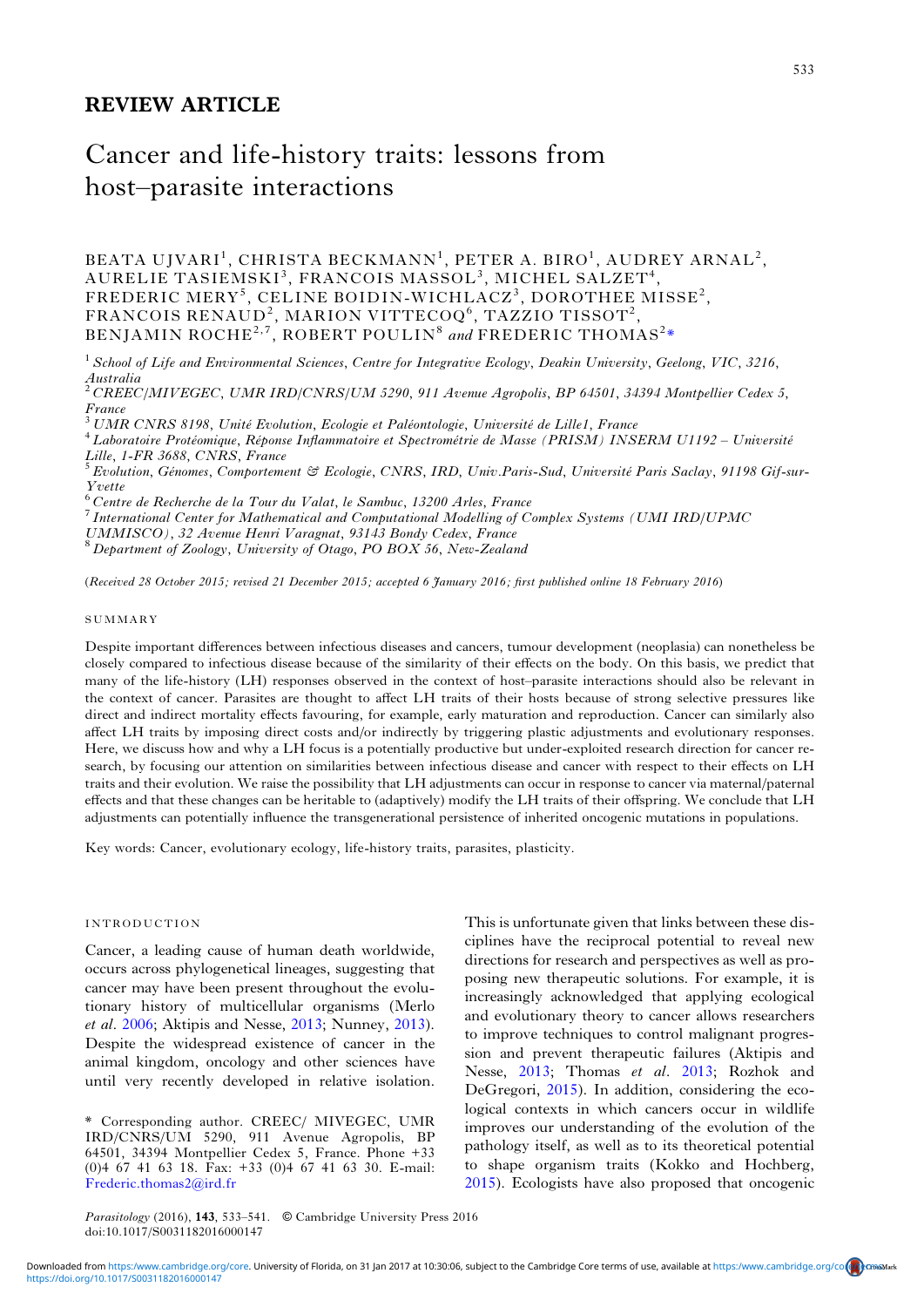phenomena have important influences on shaping animal behaviour, life history and even ecosystem functioning (Vittecoq et al. [2013,](#page-7-0) [2015\)](#page-8-0).

Here, we propose a research direction deserving of more attention concerning life-history (LH) responses displayed by animals in the face of cancer risks and/or malignant progression. The primary reasons this topic has until now been poorly investigated are because it is often assumed that: (i) cancer in wildlife is rare; and (ii) adaptive responses against cancer are unlikely to evolve because cancer is a post-reproductive disease (see Vittecoq et al. [2013\)](#page-7-0). However, evidence increasingly indicates that cancer is in fact likely to be common in wildlife, and has been documented in a diverse array of taxa from invertebrates to large mammals [\(Table 1\)](#page-2-0). Furthermore, cancer can increase the risk that animals die early in life due to predation or parasitism (Martineau et al. [2002;](#page-7-0) McAloose and Newton, [2009\)](#page-7-0). For example, oncogenic phenomena in wildlife (as in humans) encompass a large range of more or less malignant tumours, ranging from benign neoplasms to metastatic malignancies that induce various consequences on health and vigour, such as early death and decreased reproductive potential [\(Table 1;](#page-2-0) see also Vittecoq et al. [2013](#page-7-0)). As a result of these negative effects, animals can become more susceptible to interspecific interactions (especially predation and parasitism) that result in death *prior* to the end of the reproductive period. Together, these observations suggest that natural selection should favour adaptations that prevent cancer-induced reductions in fitness, just as we would expect for any other infections (Thomas et al. [2009](#page-7-0)). Thus, we draw on the literature related to parasitism and its effects on LH traits to guide us towards profitable avenues for cancer research. Whereas proximate mechanisms guarding against cancer, such as lower somatic mutation rates and redundancy of tumour suppressor genes, are currently being extensively studied in some wildlife species (Caulin and Maley, [2011;](#page-6-0) Roche et al. [2012\)](#page-7-0), thus far much less attention has been paid to other traits, such as LH adaptations.

### Infection and cancer in multicellular organisms

Importantly, cancer cells not only act similarly to parasites by diverting energy and resources from other vital functions of the host, but also a substantial proportion of malignancies are caused by infections (ca. 20% of human cancers; Ewald and Swain Ewald, [2015](#page-6-0)). Thus, infections could contribute to cancer directly or indirectly. Direct initiation results from pathogens (particularly intracellular parasites) altering cellular regulatory mechanisms (e.g. apoptosis and cell-cycle arrest) and cell proliferation rates, and therefore breaking down cellular barriers that would otherwise prevent oncogenesis. Infection-induced inflammatory responses may also

result in increased mutation rates and compromised proliferation signals, and concomitantly indirectly initiate malignant transformations (reviewed in Ewald and Swain Ewald, [2012](#page-6-0), [2013](#page-6-0)). Although protozoans (e.g. Plasmodium falciparum, Molyneux et al. [2012](#page-7-0)), bacteria (e.g. Helicobacter pylori, Mager [2006](#page-7-0); Ewald and Swain Ewald, [2014](#page-6-0)) and trematodes (e.g. Schistosoma haemotobium, Mostafa et al. [1999](#page-7-0); Ewald and Swain Ewald, [2014\)](#page-6-0) have all been shown to directly or indirectly cause malignancies, viruses are the most frequent sources of infection-induced cancers (reviewed by Ewald and Swain Ewald, [2015](#page-6-0)). While oncogenic pathogens and their induced malignancies are well documented in humans and domestic animals, they are less well recorded in undomesticated captive animals, and are largely undetected in nature. Ewald and Swain Ewald [\(2015\)](#page-6-0) have proposed several explanations for why cancer is rarely found in natural populations: (1) although benign neoplasms occur pervasively in multicellular organisms they rarely transition to detectable malignant tumours; (2) reduced survival due to malignancy [as a direct (detrimental to health) or indirect (increased predation) consequence of cancer] hinders detectability; and (3) diagnostics and evaluation of malignancy are inconsistent across species. The full scope of infection-induced cancers is still not known for any multicellular species, but interestingly infection-induced cancers are known to occur at young ages (e.g. cervical cancer in humans).

Cancer, being induced by pathogens or acting analogously to parasites, or both, clearly has a major impact on host' LH traits. We next discuss cancer as selective force on host LH traits.

# Why should cancer influence LH traits?

Cancer, both solid tumours and blood cancers, can be thought of as a developing species that behaves in a manner akin to parasites (Duesberg et al. [2011\)](#page-6-0). As far as host LH traits are concerned, parasites likely play an important role in their evolution because they often impose important selective pressures on the host (Michalakis and Hochberg, [1994\)](#page-7-0). Similarly, cancer cells depend on their hosts for sustenance, proliferating inside their bodies, exploiting them for energy and resources, and thereby impairing their health and fitness. Based on these similarities, it is predicted that several of the responses that have evolved in the context of host–parasite interactions should also be relevant in the context of cancer (Vittecoq *et al.* [2013](#page-7-0)). Evolutionary theory on host–parasite interactions postulates that host species should also be under selective pressures to avoid the source of the pathology in the first instance (e.g. Hart, [1994](#page-6-0)), then prevent its progression once infected, and finally alleviate the fitness costs if further development is not preventable (Thomas et al. [2009](#page-7-0)).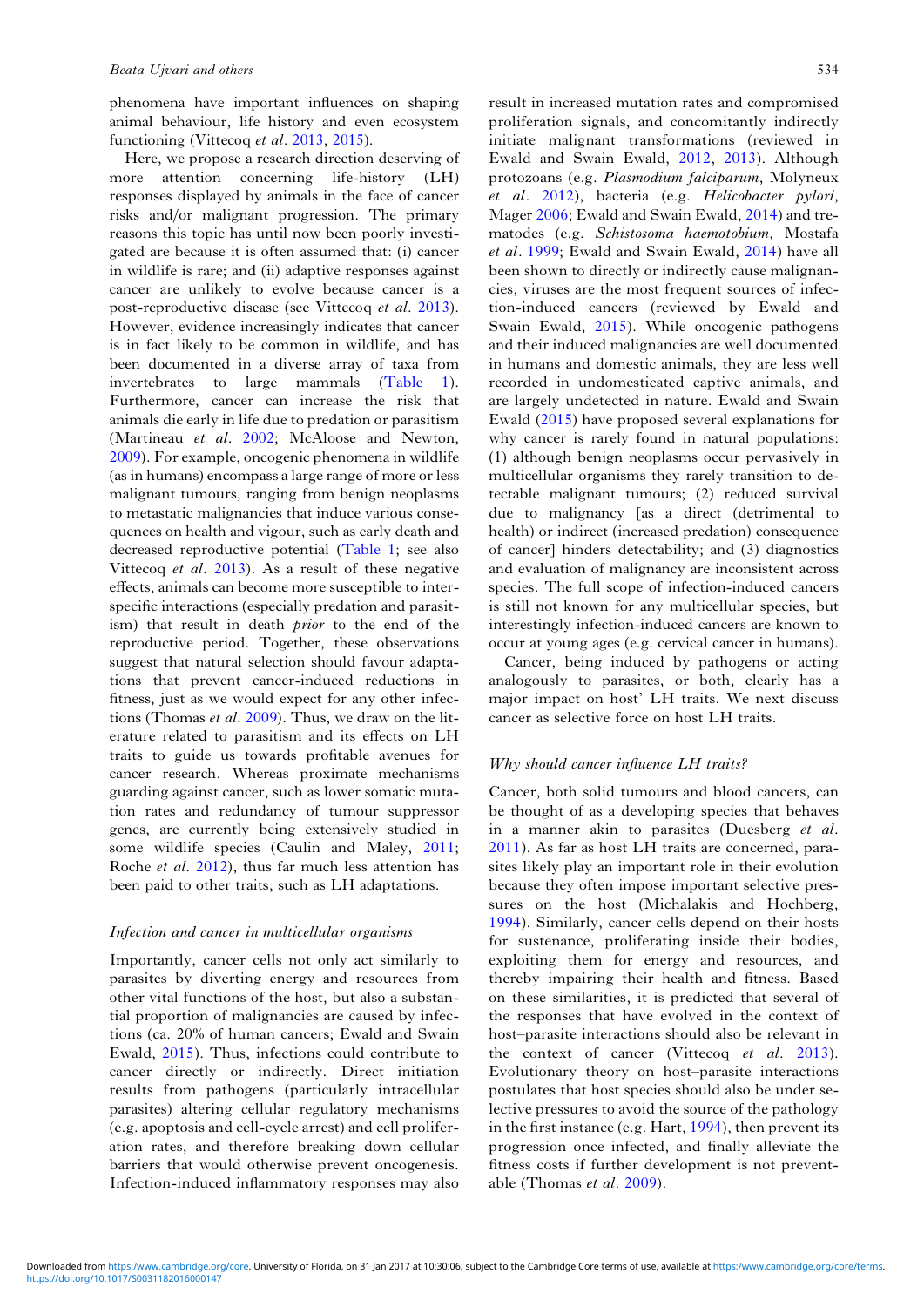| Common name                                             | Latin name                                           | Context and prevalence                                                          | Cancer type                                                                                                                                 | Factors favouring cancer traits                                                                                  | Potential impact on host LH                                                                                                                                                                   | Reference                                                                                          |
|---------------------------------------------------------|------------------------------------------------------|---------------------------------------------------------------------------------|---------------------------------------------------------------------------------------------------------------------------------------------|------------------------------------------------------------------------------------------------------------------|-----------------------------------------------------------------------------------------------------------------------------------------------------------------------------------------------|----------------------------------------------------------------------------------------------------|
| Invertebrate<br>Hydra                                   | Pelmatohydra<br>robusta                              | Laboratory population,<br>unknown                                               | Undetermined                                                                                                                                | Genetic predisposition                                                                                           | Reduced population growth<br>rate, reduced capacity of egg<br>production. Tumour-bearing<br>polyps have significantly<br>reduced fitness                                                      | Domazet-Loso<br>et al. (2014)                                                                      |
| Blue mussel                                             | Mytilus trossulus                                    | Cultured and wild<br>populations, up to 40%<br>in northeast Pacific             | Haemic neoplasia                                                                                                                            | Unknown                                                                                                          | Increased mortality.<br>Haemocytes showing signifi-<br>cantly less phagocytic capacity<br>leading to reduced immune<br>function and mortality                                                 | Ciocan et al.<br>$(2006)$ ; Ciocan<br>and Sunila $(2005)$ ;<br>Galimany and<br>Sunila (2008)       |
| Soft-shell<br>clam                                      | Mya arenaria                                         | East coast of North<br>America, up to 100% in<br>affected areas                 | Haemic neoplasia                                                                                                                            | Retrotransposon<br>(Steamer)                                                                                     | Increased mortality.<br>Haemocytes showing signifi-<br>cantly less phagocytic capacity<br>leading to reduced immune<br>function and mortality                                                 | Metzger et al.<br>(2015)                                                                           |
| Common<br>fruit fly                                     | Drosophila<br>melanogaster                           | Laboratory population,<br>$19\%$ in 5-week old<br>males                         | Gut and testis tumours                                                                                                                      | Unknown                                                                                                          | Altered egg production, females<br>with cancer reach peak ovipos-<br>ition earlier than healthy<br>females                                                                                    | Salomon and<br>Jackson $(2008)$                                                                    |
| Fish<br>Yellow sea<br>horse $\&$<br>weedy sea<br>dragon | Hippocampus<br>kuda &<br>Phyllopteryx<br>taeniolatus | Captive (zoo), 9 out of<br>172 syngnathids ana-<br>lysed, mostly adult<br>males | Cardiac rhabdomyosarcoma,<br>renal adenocarcinoma, renal<br>adenoma, lymphomas, exo-<br>crine pancreatic carcinoma,<br>intestinal carcinoma | Unknown                                                                                                          | Cancer potentially impacts<br>feeding and predator evasion,<br>as well as might reduce repro-<br>ductive output by primarily<br>affecting males (male sea horses<br>being the carers of eggs) | LePage <i>et al.</i> $(2012)$                                                                      |
| Coral trout                                             | Plectropomus<br>leopardus                            | Free-living, 15% in part<br>of the Great Barrier<br>Reef                        | Melanomas                                                                                                                                   | Genetic predisposition -<br>potentially associated<br>with hybridization with<br>another Plectropomus<br>species | Fish with cancer are potentially<br>less active and feed less                                                                                                                                 | Sweet <i>et al.</i> $(2012)$                                                                       |
| Amphibians<br>African<br>clawed frog                    | Xenopus laevis                                       | Laboratory population,<br>5% in the studied<br>population                       | Various forms the most<br>common being hepatomas,<br>ovarian tumours and<br>teratomas                                                       | Various, e.g. virus, bac-<br>terium<br>(Myocobacterium)<br>marinum)                                              | In some cases diseased indivi-<br>duals stop feeding and die.<br>Ovarian tumours might impair<br>reproduction                                                                                 | Balls $(1962)$ ; Goyos<br>and Robert<br>$(2009)$ ; Hardwick<br>and Philpott                        |
| Reptiles<br>Green<br>turtle                             | Chelonia mydas                                       | Free-living, up to 58% in<br>the Hawaiian<br>archipelago                        | Tumours of the skin, flippers,<br>periocular tissues, carapace<br>and plastron; nodules can also<br>be found in all internal organs         | Herpes virus infection                                                                                           | High mortality rates, impaired<br>movements. Rapidly growing<br>tumours disrupt the turtle's<br>biologic functions (swimming,<br>diving), predator evasion and<br>feeding                     | (2015)<br>Brill et al. (1995);<br>Chaloupka et al.<br>$(2009)$ ; Page-<br>Karjian et al.<br>(2014) |

Table 1. Examples of cancers observed in different metazoan groups and their potential impacts on host LH traits (modified from Vittecoq *et al.* [2015](#page-8-0)).

<https://doi.org/10.1017/S0031182016000147>

Downloaded from <https:/www.cambridge.org/core>. University of Florida, on 31 Jan 2017 at 10:30:06, subject to the Cambridge Core terms of use, available at [https:/www.cambridge.org/core/terms.](https:/www.cambridge.org/core/terms)

cambridge.org/core/terms

<span id="page-2-0"></span>Downloaded from https://www.cambridge.org/core. University of Florida, on 31 Jan 2017 at 10:30:06, subject to the Cambridge Core terms of use, available at http<br>https://doi.org/10.1017/50031182016000147

535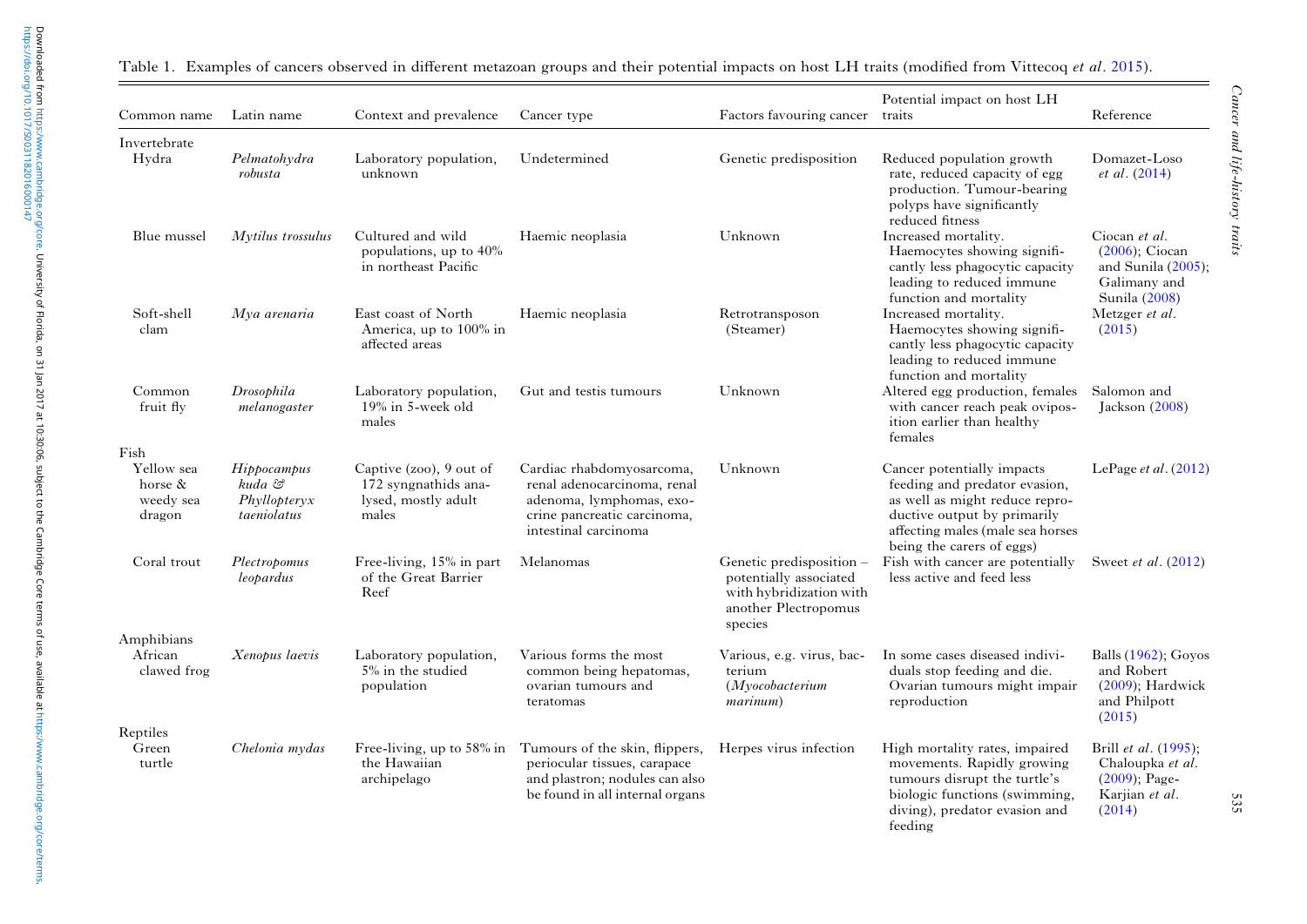Table 1. (Cont.)

<https://doi.org/10.1017/S0031182016000147>

Downloaded from <https:/www.cambridge.org/core>. University of Florida, on 31 Jan 2017 at 10:30:06, subject to the Cambridge Core terms of use, available at [https:/www.cambridge.org/core/terms.](https:/www.cambridge.org/core/terms)

cambridge.org/core/terms.

Downloaded from https://www.cambridge.org/core. University of Florida, on 31 Jan 2017 at 10:30:06, subject to the Cambridge Core terms of use, available at http<br>https://doi.org/10.1017/50031182016000147

| Common name                     | Latin name                      | Context and prevalence                                                                                                                                         | Cancer type                                                                                                               | Factors favouring cancer                                                              | Potential impact on host LH<br>traits                                                                                                                                                                                                                               | Reference                                                     |
|---------------------------------|---------------------------------|----------------------------------------------------------------------------------------------------------------------------------------------------------------|---------------------------------------------------------------------------------------------------------------------------|---------------------------------------------------------------------------------------|---------------------------------------------------------------------------------------------------------------------------------------------------------------------------------------------------------------------------------------------------------------------|---------------------------------------------------------------|
| Egyptian<br>mastigure           | $U$ romastyx<br>aegyptius       | studied population                                                                                                                                             | Captive (zoo), 53% in the Multicentric lymphomas                                                                          | Unknown                                                                               | High mortality rate.<br>Lymphomas impair feeding,<br>increase parasite burden and<br>cause organ failure                                                                                                                                                            | Gyimesi et al.<br>(2005)                                      |
| <b>Birds</b>                    |                                 |                                                                                                                                                                |                                                                                                                           |                                                                                       |                                                                                                                                                                                                                                                                     |                                                               |
| Rock dove                       | Columba livia                   | Laboratory population,<br>34% in the studied<br>population                                                                                                     | Various forms, the three most<br>frequent cancers are semino-<br>mas, thyroid adenomas and<br>lymphomas                   | Unknown                                                                               | Adenocarcinomas of the female<br>reproductive tracts and semi-<br>nomas of testicles might impair<br>reproduction                                                                                                                                                   | Shimonohara et al.<br>(2012)                                  |
| Domestic<br>chicken             | Gallus gallus                   | Breeding stocks, tumour<br>commonly causes $\geq 1\%$<br>2% mortality of birds,<br>with occasional losses of<br>$\geqslant$ 20%                                | Lymphoid leucosis                                                                                                         | Avian leucosis virus                                                                  | Subclinical infection decreases<br>egg production and quality,<br>and hence reproduction                                                                                                                                                                            | Dunn (2013)                                                   |
| Mammals<br>Tasmanian<br>devil   | Sarcophilus<br>harrisii         | Free-living, up to 80% in Tasmanian DFTD<br>$2-3$ year-old<br>individuals                                                                                      |                                                                                                                           | Low genetic variation                                                                 | High mortality rates, tumours<br>on head impair vision and<br>feeding. DFTD spreads via<br>social interactions, primarily<br>during mating. High mortality<br>rates at reproductive age caused<br>shift in reproductive strategy to<br>semelparous from iteroparous | McCallum et al.<br>(2007)                                     |
| Santa<br>Catalina<br>Island fox | Urocyon littoralis<br>catalinae | Population living on<br>Santa Catalina Island,<br>$48.9\%$ of dead foxes<br>examined from 2001 to<br>2008, $52.2\%$ randomly<br>sampled live mature<br>animals | Ceruminous gland dysplasia<br>and hyperplasia                                                                             | Indirectly caused by ear<br>mite (Otodectes cynotis)<br>infection                     | The gross proliferative lesions<br>and invasive carcinomas<br>infiltrating adjacent bones may<br>impair hearing and hence the<br>hunting ability of the animals                                                                                                     | Vickers et al.<br>$(2015)$ ; Moriarty<br><i>et al.</i> (2015) |
| Beluga                          | Delphinapterus<br>leucas        | Free-living, 27% of the<br>adults found dead in<br>St. Lawrence estuary                                                                                        | Various forms, most frequent<br>cancers are adenocarcinoma<br>of the intestine and stomach.<br>Ovarian cancers in females | Probable role of the<br>polycyclic aromatic<br>hydrocarbons found in<br>beluga's prey | High mortality rates. Intestinal<br>carcinomas alter nutrition ab-<br>sorption, ovarian tumours<br>might impair reproduction                                                                                                                                        | Martineau et al.<br>(2002)                                    |
| California<br>sea lion          | Zalophus<br>californianus       | Free-living, $18-25%$ of<br>animals examined post-<br>mortem                                                                                                   | Genital tract carcinomas                                                                                                  | Genotype, persistent<br>organic pollutants and<br>herpesvirus                         | Since the urogenital carcinoma<br>affects sub-adult and adult<br>animals of both sexes (cervix<br>and vagina of females and the<br>penis, prepuce and urethra of<br>males) it could potentially alter<br>reproduction and LH strategies<br>of seals                 | Browning et al.<br>(2015)                                     |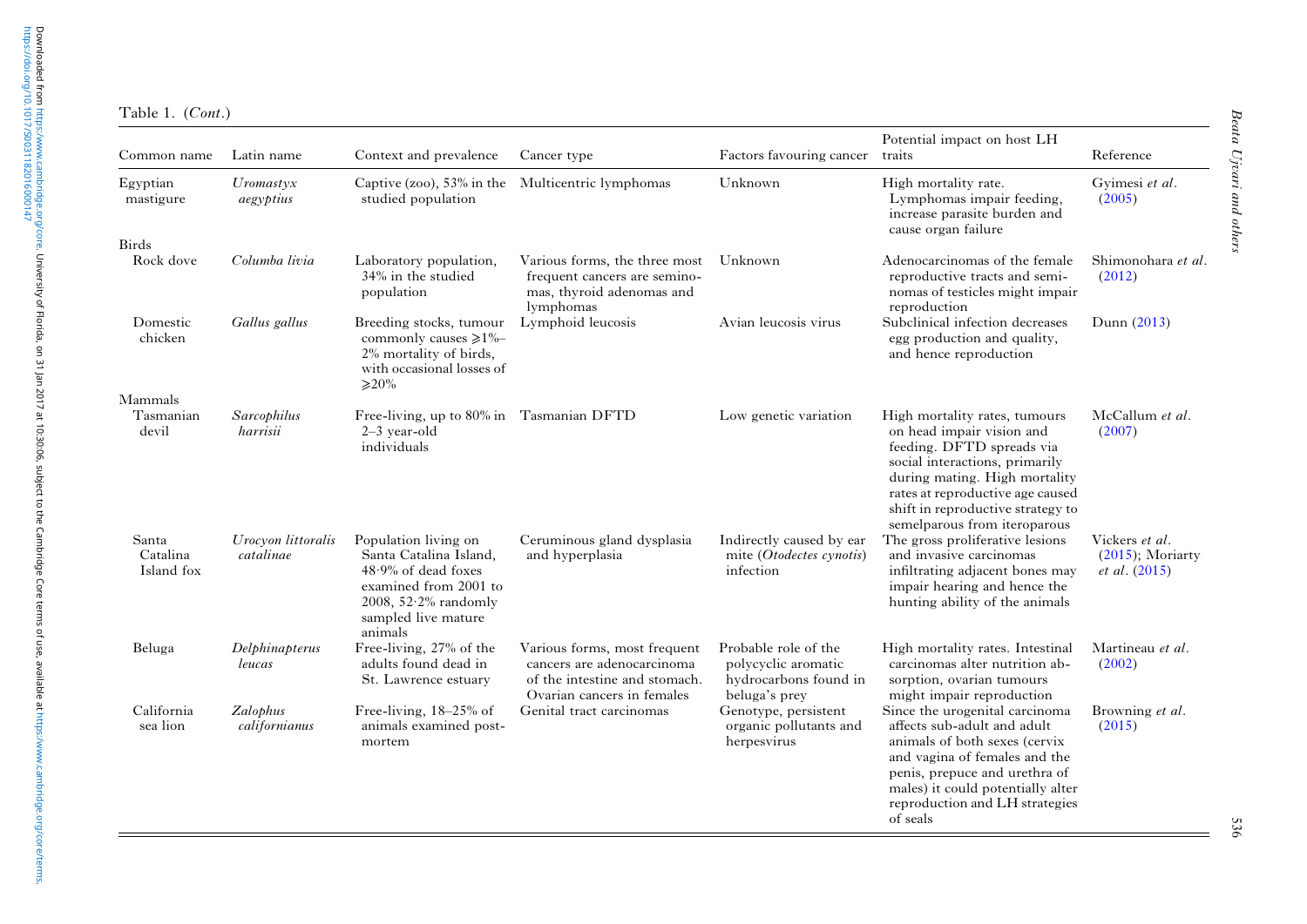#### Costs on LH traits

Parasitic organisms exploit their host for resources that could otherwise be used for maintenance, growth and/or reproduction (Poulin, [2007;](#page-7-0) Schmid-Hempel, [2011\)](#page-7-0). Direct costs resulting from this exploitation can cause inter-individual (or interpopulation) variation in LH traits such as fecundity and survival (Thomas et al. [2000\)](#page-7-0). At the same time, inter-individual differences in physiology and LH productivity may 'drive' or encourage consistent variation in behaviour (Biro and Stamps, [2008;](#page-6-0) Biro et al. [2014](#page-6-0)), and differences in behaviour can in turn affect the likelihood of encounter rates with parasites and transmission of them between one another (Boyer et al. [2010;](#page-6-0) Dunn et al. [2011](#page-6-0); Bull et al. [2012;](#page-6-0) Seaman and Briffa, [2015\)](#page-7-0). Thus, inter-individual (or interpopulation) variation in LH traits could at the same time be both causes and consequences of parasitism. Additionally, direct modifications of the host's LH traits may also result from toxic products of the parasite's metabolism (Michalakis, [2009\)](#page-7-0). Finally, the complex machinery constituting the immune system often incurs metabolic costs that indirectly generate modifications of the host's LH traits as a result of trade-offs (Sorci et al. [2009\)](#page-7-0). The extent to which these trade-offs are manifest are likely to differ among individuals that differ in their energetic and productive capacities (van Noordwijk and de Jong, [1986;](#page-7-0) Reznick et al. [2000](#page-7-0); Biro and Stamps, [2008](#page-6-0)).

In the context of malignancies, the time elapsing from the appearance of the first cancerous cells to the development of a metastatic cancer may vary from weeks to years, or even decades, depending on individuals and types of cancer. The shape of the relationship between health/fitness-related traits and tumour development is not precisely known for most species and most cancers (see Vittecoq et al. [2015](#page-8-0)). Nonetheless, individuals harbouring tumours are likely to be, sooner or later, in a worse condition than healthy individuals on average, even if individuals differ in their intrinsic energetic and LH capacities. Frequent symptoms of cancer are extreme tiredness (fatigue) or weight loss, resulting from cancer cells using up much of the body's energy supply, or releasing substances that modify the way the body derives energy from food (Wagner and Cella, [2004](#page-8-0); Ryan et al. [2007\)](#page-7-0). Although cancer-related fatigue is one of the most prevalent symptoms in cancer sufferers, the precise aetiology of this distressing and debilitating symptom remains poorly understood. Given that energy allocation relative to energy acquisition is at the heart of predictions for how competing LH traits might be affected by such energy 'drains' (van Noordwijk and de Jong, [1986\)](#page-7-0), a research focus on energetics might thus be very informative for understanding LH responses to cancer.

#### Plastic adjustments of LH traits

Host LH traits can undergo flexible and adaptive responses to parasitism in order to compensate for the negative costs exerted by parasites on host fitness (Hochberg et al. [1992](#page-6-0); Michalakis and Hochberg, [1994](#page-7-0)). For instance, hosts unable to resist infection by other means (e.g. immunological resistance, inducible defences or long-distance migration) are theoretically favoured by selection if they partly compensate the parasite-induced losses by reproducing earlier (Forbes, [1993](#page-6-0)) or if their behaviour impedes the transmission of the parasite in spatially structured contexts (Débarre et al. [2012\)](#page-6-0). Infected individuals may, for instance, increase their reproductive activities before dying or being castrated by parasites (Minchella and Loverde, [1981;](#page-7-0) Sorci et al. [1996;](#page-7-0) Polak and Starmer, [1998](#page-7-0); Adamo, [1999](#page-6-0)), or simply increase their fitness through kin selection-mediated effects (Débarre et al. [2012](#page-6-0); Iritani and Iwasa, [2014\)](#page-7-0). Among recent examples, Vézilier et al. [2015](#page-7-0) demonstrated that female mosquitoes parasitized by P. falciparum begin laying their eggs two days earlier, thereby compensating the loss of fecundity due to their reduced lifespan. In the context of cancer, preliminary results (Arnal et al. unpublished data) suggest that females in Drosophila harbouring early stages of tumours tend to reach the peak of oviposition earlier than healthy females before concomitantly dying sooner. As compelling as these recent studies are, clearly additional studies of this kind are necessary before generalizations can be made.

#### Parental 'programming' and inheritance of LH traits

The influence of parental (non-genetic) effects on their offspring's phenotype is increasingly acknowledged as an important adaptive mechanism in animals (Mousseau et al. [2009](#page-7-0); Wolf and Wade, [2009](#page-8-0)). There is a growing body of evidence indicating that parasitic exploitation of a host can lead to changes in the phenotype of the hosts' offspring, though the latter are not parasitized (reviewed by Poulin and Thomas, [2008\)](#page-7-0). For instance, animals infected with harmful parasites often produce smaller offspring because parents cannot allocate sufficient energy to reproduction (e.g. Hakkarainen et al. [2007;](#page-6-0) Gallizzi et al. [2008\)](#page-6-0). Additionally, paternal stress can affect offspring phenotype by altering sperm phenotype and affecting post-zygotic development and performance (Crean et al. [2012,](#page-6-0) [2013](#page-6-0); Rando, [2012](#page-7-0); Bromfield et al. [2014;](#page-6-0) Zajitschek et al. [2014](#page-8-0)). Several proximate mechanisms have been put forward to explain parental effects due to infections, most involving hormonal or other physiological pathways, as well as epigenetic phenomena, and ultimately leading to offspring that are pre-adapted to the parasites they are most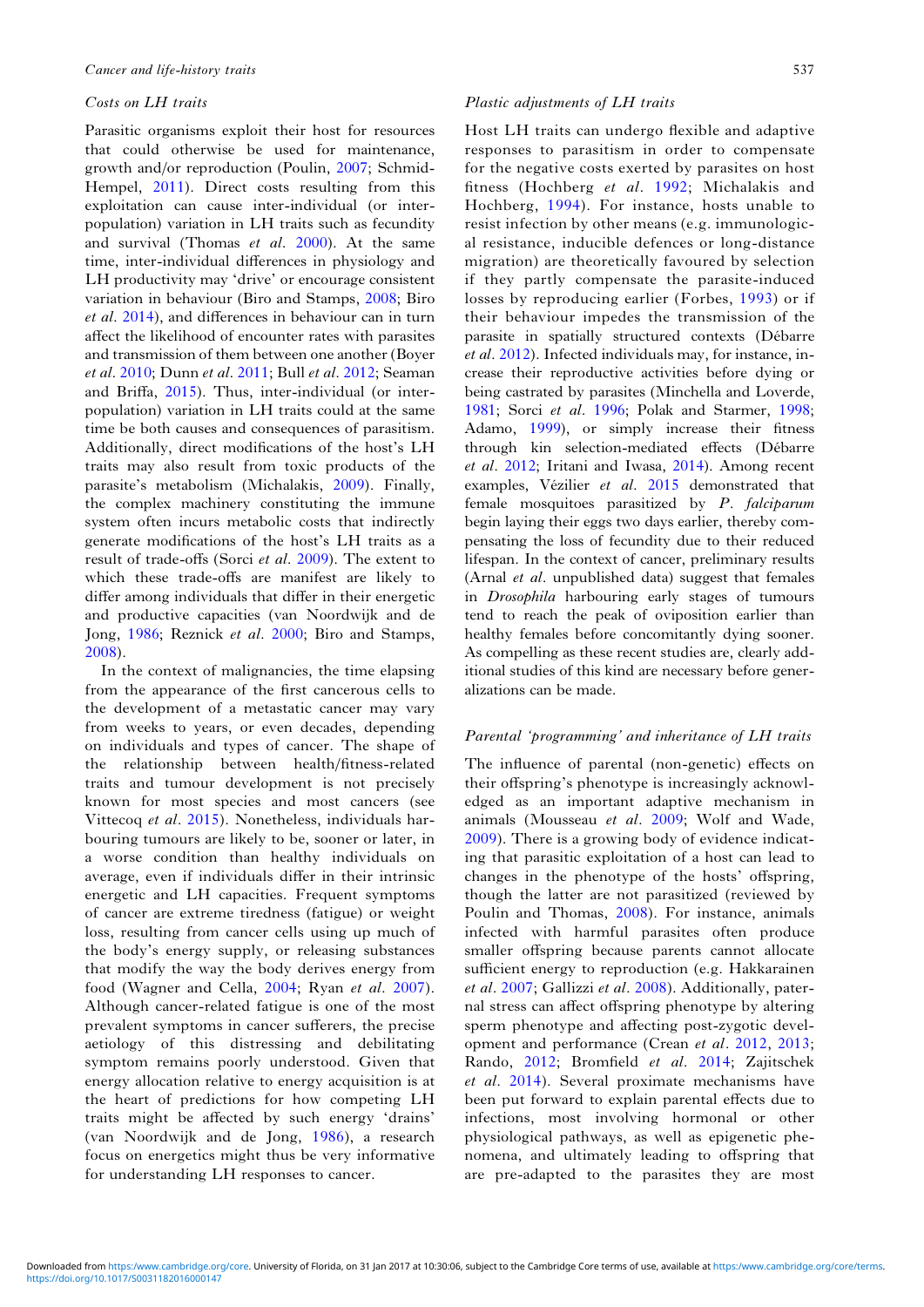likely to encounter based on their parent's experience (Sorci and Clobert, [1995\)](#page-7-0).

Are there consequences of having 'cancerous' parents? Given that most if not all individuals among metazoan species accumulate precancerous lesions and in situ tumours in many organs as they age (Folkman and Kalluri, [2004](#page-6-0)), this question is relevant to virtually all multicellular organisms. Few cancers are directly transmissible, so the risk of offspring contagion is often not applicable. However, because of the health consequences associated with tumourigenesis, parents with more or less advanced malignancies are likely to be affected in their ability to provide adequate resources/parental care to their offspring. To our knowledge this question has never been empirically addressed. As for parasites, deeper trans-generational effects probably exist, as suggested by several studies indicating that epigenetic modifications that influence cancer risk can be inherited through the germline across multiple generations (reviewed in Fleming et al. [2008](#page-6-0)). Similar to infections, cancer risk could be correlated within families across generations. This should presumably be the case in species with low dispersal, living in areas (naturally or artificially) contaminated by mutagenic substances, because both parents and offspring experience the same ecological contexts. Similarly, the same should apply to cancer caused by inherited oncogenic vulnerabilities. At the moment there is little evidence available on the consequences of having parents harbouring tumours and/or oncogenic mutations on offspring phenotype, in terms of costs and adaptive (nongenetic) transgenerational effects.

Although parent-to-offspring transmission of cancer cells may be uncommon, parent-to-offspring transmission of infections that induce cancer appear to be moderately common (Ewald and Swain Ewald, [2015](#page-6-0)). For example, in humans, T-lymphotropic virus type 1 (Coovadia et al. [2007\)](#page-6-0) and potentially hepatitis B virus are transmissible to offspring in milk (but see Chen *et al.* [2013\)](#page-6-0) and cause cancer in a substantial proportion of those offspring (Ewald and Swain Ewald, [2015](#page-6-0)). In captive wildlife, vertical transmission of simian T-lymphotropic viruses in apes (Parrish et al. [2004](#page-7-0); d'Offay et al. [2007\)](#page-6-0), feline immunodeficiency virus in cats (O'Neil et al. [1995](#page-7-0)) and mouse mammary tumour virus in mice (Bentvelzen et al. [1970](#page-6-0)) is known, but their occurrence in the wild requires further study.

# Evolutionary change in the host population

Whenever there is a genetic basis to LH traits, or trade-offs between them, evolutionary change in the host population can occur in response to 'infection' by cancer just as it would with parasites. For instance, selection may favour early sexual maturity when the risk of future infection and mortality is

high. Indeed, snails from localities with a high prevalence of castrating trematodes become sexually mature earlier than conspecifics living in areas of low prevalence (Lafferty, [1993;](#page-7-0) Fredensborg and Poulin, [2006\)](#page-6-0). One of the best examples of altered LH strategies in response to exposure to cancer involves the Tasmanian devils (Sarcophilus harrisii) and their transmissible cancer, the devil facial tumour disease (DFTD). Following the appearance of DFTD, devils have responded to the cancerinduced mortality by rapidly transitioning from a late maturing iteroparous (multiple reproductive cycles) to an early maturing semelparous (single breeding) reproductive strategy (Jones et al. [2008\)](#page-7-0).

#### Concluding remarks

Is it justifiable to ignore LH traits when studying oncogenic phenomena? In the light of this discussion, we suggest that the answer is clearly no. Cancer can directly affect LH traits by imposing costs and/or indirectly by triggering plastic adjustments and evolutionary responses, just as parasites are well known to do. Reciprocally, these effects can potentially influence cancer risks, through the evolution of differential cancer vulnerabilities in populations (e.g. Kokko and Hochberg, [2015\)](#page-7-0). For instance, BRCA1 and BRCA2 mutations are inherited and predispose women to breast and ovarian cancer, but even though carriers of these mutations have a reduced survival, they also have enhanced fertility (Easton et al. [1995](#page-6-0); Smith et al. [2012\)](#page-7-0). This result may indicate antagonistic pleiotropy (i.e. when one gene controls more than one trait, at least one of these traits is beneficial to the organism's fitness and at least one is detrimental to fitness). However, since the adaptive response by the host also favours the transmission of BRCA1 and BRCA2 to the next generations, this suggests that the existence of LH trait adjustments could influence the persistence of oncogenic mutations in certain populations. In addition, such adjustments would be, in our opinion, a potentially more parsimonious alternative to the antagonistic pleiotropy hypothesis classically invoked to explain why oncogenic mutations persist at a higher frequency than expected by the mutation-selection balance (e.g. Bodmer, [2006](#page-6-0); Risch et al. [2006\)](#page-7-0).

To understand the evolution of LH traits in a cancer context, one must consider the complete ecological context in which individuals developing tumours live. Unfortunately, there is only limited data to date, supporting the hypotheses we have outlined above [\(Table 1](#page-2-0)). Clearly more data and research, including on the assumptions of cancers potentially affecting fitness related traits, are needed to draw a more substantiated parallel between cancer and infectious diseases. Because one single method or model cannot thoroughly integrate all the complexity of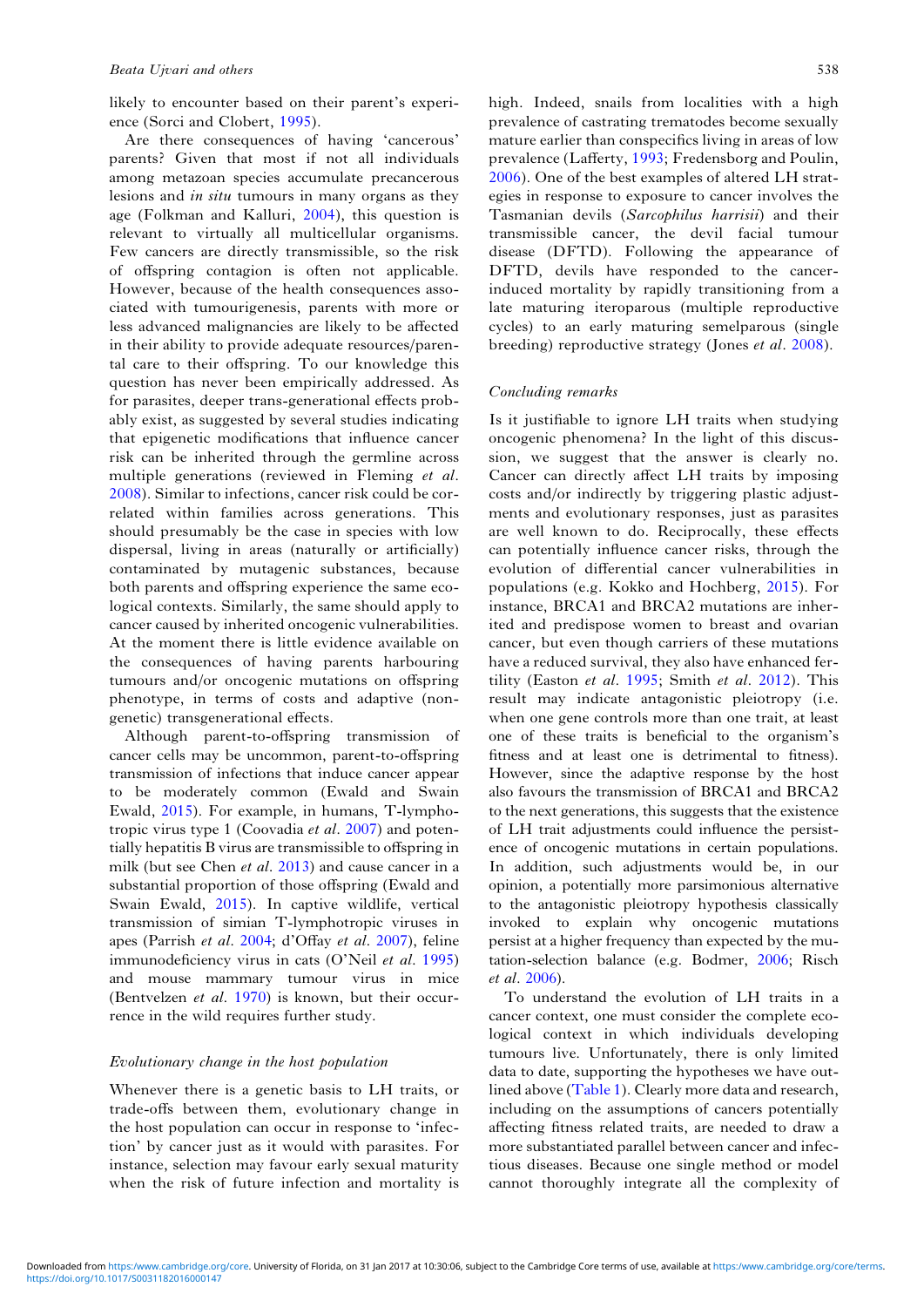<span id="page-6-0"></span>the processes we have discussed, researchers interested in these adaptive responses must engage in greater exchanges and collaborations involving scientists from different disciplines. Finally, we strongly encourage researchers to systematically explore the myriad of symptoms displayed by cancerous patients in order to discover those that could be LH trait responses, vs those that illustrate pathological costs without adaptive value.

#### ACKNOWLEDGEMENTS

Frédéric THOMAS and Benjamin ROCHE are supported by the ANR (Blanc project EVOCAN) and by the CNRS (INEE). The CREEC extend their gratitude to its two sponsor companies: SPALLIAN and NEMAUSYS.

#### REFERENCES

Adamo, S. (1999). Evidence for adaptive changes in egg laying in crickets exposed to bacteria and parasites. Animal Behaviour 57, 117–124.

Aktipis, C. A. and Nesse, R. M. (2013). Evolutionary foundations for cancer biology. Evolutionary Applications 6, 144–159.

Balls, M. (1962). Spontaneous neoplasms in amphibia: a review and descriptions of six new cases. Cancer Research 22, 1142e1154.

Bentvelzen, P., Daams, J. H., Hageman, P. and Calafat, J. (1970). Genetic transmission of viruses that incite mammary tumor in mice. Proceedings of the National Academy of Sciences of the United States of America 67, 377–384.

Biro, P. A. and Stamps, J. A. (2008). Are animal personality traits linked to life-history productivity? Trends in Ecology and Evolution 23, 361–368. Biro, P. A., Adriaenssens, B. and Sampson, P. (2014). Individual and sex-specific differences in intrinsic growth rate covary with consistent individual differences in behaviour. Journal of Animal Ecology 83, 1186-1195. Bodmer, W.F. (2006). Cancer genetics: colorectal cancer as a model. Journal of Human Genetic 51, 391–396.

Boyer, N., Réale, D., Marmet, J., Pisanu, B. and Chapuis, J. L. (2010). Personality, space use and tick load in an introduced population of Siberian chipmunks Tamias sibiricus. Journal of Animal Ecology 79, 538–547.

Brill, R. W., Balazs, G. H., Holland, K. N., Chang, R. K. C., Sullivan, S. and George, J.C. (1995). Daily movements, habitat use, and submergence intervals of normal and tumor-bearing juvenile green turtles (Chelonia mydas) within a foraging area in the Hawaiian Islands. Journal of Experimental Marine Biology and Ecology 185, 203e218.

Bromfield, J. J., Schjenken, J. E., Chin, P. Y., Care, A. S., Jasper, M. J. and Robertson, S. A. (2014). Maternal tract factors contribute to paternal seminal fluid impact on metabolic phenotype in offspring. Proceedings of the National Academy of Sciences of the United States of America 111, 2200–2205. Browning, H. M., Gulland, F. M. D., Hammond, J. A., Colegrove, K. M. and Hall, A. J. (2015). Common cancer in a wild animal: the California sea lion (Zalophus californianus) as an emerging model for carcinogenesis. Philosophical Transactions of the Royal Society B 370, 20140228 Published 8 June 2015.

Bull, C., Godfrey, S. and Gordon, D. (2012). Social networks and the spread of Salmonella in a sleepy lizard population. Molecular Ecology 21, 4386–4392.

Caulin, A. F. and Maley, C. C. (2011). Peto's Paradox: evolution's prescription for cancer prevention. Trends in Ecology  $\Im$  Evolution 26, 175–182. Chaloupka, M., Balazs, G. H. and Work, T. M. (2009). Rise and fall over 26 years of a marine epizootic in Hawaiian green sea turtles. Journal of Wildlife Diseases 45, 1138e1142.

Chen, X., Chen, J., Wen, J., Xu, C., Zhang, S., Zhou, Y. H. and Hu, Y. (2013). Breastfeeding is not a risk factor for mother-to-child transmission of Hepatitis B Virus. PLoS ONE 8, e55303.

Ciocan, C. and Sunila, I. (2005). Disseminated neoplasia in blue mussels, Mytilus galloprovincialis, from the Black Sea, Romania. Marine Pollution Bulletin 50, 1335e1339. [http://dx.doi.org/10.1016/j.marpolbul.2005.04.042.](http://dx.doi.org/10.1016/j.marpolbul.2005.04.042) Ciocan, C. M., Moore, J. D. and Rotchell, J. M. (2006). The role of ras gene in the development of haemic neoplasia in Mytilus trossulus. Marine Environmental Research 62, S147eS150. [http://dx.doi.org/10.1016j.mar](http://dx.doi.org/10.1016j.marenvres.2006.04.020)[envres.2006.04.020](http://dx.doi.org/10.1016j.marenvres.2006.04.020).

Coovadia, H. M., Rollins, N. C., Bland, R. M., Little, K., Coutsdoudis, A., Bennish, M. L. and Newell, M. L. (2007). Motherto-child transmission of HIV-1 infection during exclusive breastfeeding in the first 6 months of life: an intervention cohort study Lancet 369, 1107–1116.

Crean, A. J., Dwyer, J. M. and Marshall, D. J. (2012). Fertilization is not a new beginning: the relationship between sperm longevity and offspring performance. PLoS ONE 7, e49167.

Crean, A. J., Dwyer, J. M. and Marshall, D. J. (2013). Adaptive paternal effects? Experimental evidence that the paternal environment affects offspring performance. Ecology 94, 2575–2582.

Débarre, F., Lion, S., van Baalen, M. and Gandon, S. (2012). Evolution of host life-history traits in a spatially structured host–parasite system. The American Naturalist 179, 52–63.

Domazet-Loso, T., Klimovich, A., Anokhin, B., Anton-Erxleben, F., Hamm, M. J., Lange, C. and Bosch, T. C. G. (2014). Naturally occurring tumours in the basal metazoan Hydra. Nature Communications 5, 1–8.

d'Offay, J. M., Eberle, R., Sucol, Y., Schoelkopf, L., White, M. A., Valentine, B.D., White, G.L. and Lerche, N.W. (2007). Transmission dynamics of simian T-lymphotropic virus type 1 (STLV1) in a baboon breeding colony: predominance of female-to-female transmission. Comparative Medicine 57, 105–114.

Duesberg, P., Mandrioli, D., McCormack, A. and Nicholson, J. M. (2011). Is carcinogenesis a form of speciation? Cell Cycle 10, 2100–2114.

Dunn, J. (2013). Lymphoid Leukosis in Poultry. [http://www.merckvet](http://www.merckvetmanual.com/mvm/poultry/neoplasms/lymphoid_leukosis_in_poultry.html) [manual.com/mvm/poultry/neoplasms/lymphoid\\_leukosis\\_in\\_poultry.html](http://www.merckvetmanual.com/mvm/poultry/neoplasms/lymphoid_leukosis_in_poultry.html) Dunn, J. C., Cole, E. F. and Quinn, J. L. (2011). Personality and parasites:

sex-dependent associations between avian malaria infection and multiple behavioural traits. Behavioral Ecology and Sociobiology 65, 1459–1471.

Easton, D. F., Ford, D. and Bishop, D. T. (1995). Breast and ovarian cancer incidence in BRCA1-mutation carriers. Breast cancer linkage consortium. American Journal of Human Genetics 56, 265-271.

Ewald, P. W. and Swain Ewald, H. A. (2012). Infection, mutation, and cancer evolution. Journal of Molecular Medicine 90, 535-541.

Ewald, P. W. and Swain Ewald, H. A. (2013). Toward a general evolutionary theory of oncogenesis. Evolutionary Applications 6, 70–81.

Ewald, P. W. and Swain Ewald, H. A. (2014). Joint infectious causation of human cancers. Advances in Parasitology 84, 1–26.

Ewald, P. W. and Swain Ewald, H. A. (2015). Infection and cancer in multicellular organisms. Philosophical Transactions of the Royal Society B 370, 1–11.

Fleming, J. L., Huang, T. H. and Toland, A. E. (2008). The role of parental and grandparental epigenetic alterations in familial cancer risk. Cancer Research 68, 9116–9121.

Folkman, J. and Kalluri, R. (2004). Cancer without disease. Nature 427, 787–787.

Forbes, M. R. L. (1993). Parasitism and host reproductive effort. Oikos 67, 444–450.

Fredensborg, B.L. and Poulin, R. (2006). Parasitism shaping host lifehistory evolution: adaptive responses in a marine gastropod to infection by trematodes. Journal of Animal Ecology 75, 44–53.

Gallizzi, K., Alloitteau, O., Harrang, E. and Richner, H. (2008). Fleas, parental care, and transgenerational effects on tick load in the great tit. Behavioral Ecology 19, 1225–1234.

Galimany, E. and Sunila, I. (2008). Several cases of disseminated Neoplasia in Mussels Mytilus edulis (L.) in western long island sound. Journal of Shellfish Research 27, 1201–1207.

Goyos, A. and Robert, J. (2009). Tumorigenesis and anti-tumor immune responses in Xenopus. Frontiers in Bioscience: A Journal and Virtual Library 14, 167e176.

Gyimesi, Z. S., Garner, M. M., Burns, R. B., Nichols, D. K., Brannian, R. E., Raymond, J. T. and Nordhausen, R. (2005). High incidence of lymphoid Neoplasia in a colony of Egyptian spiny-tailed lizards (Uromastyx aegyptius). Journal of Zoo and Wildlife Medicine 36, 103–110.

Hakkarainen, H., Huhta, E., Koskela, E., Mappes, T., Soveri, T. and Suorsa, P. (2007). Eimeria-parasites are associated with a lowered mother's and offspring's body condition in island and mainland populations of the bank vole. Parasitology 134, 23–31.

Hart, B. (1994). Behavioural defence against parasites: interaction with parasite invasiveness. Parasitology 109, S139–S151.

Hardwick, L.J.A. and Philpott, A. (2015). An oncologis's friend: how Xenopus contributes to cancer research. Developmental Biology 408, 180–187. Hochberg, M. E., Michalakis, Y. and de Meeus, T. (1992). Parasitism as a constraint on the rate of life-history evolution. *Journal of Evolutionary* Biology 5, 491–504.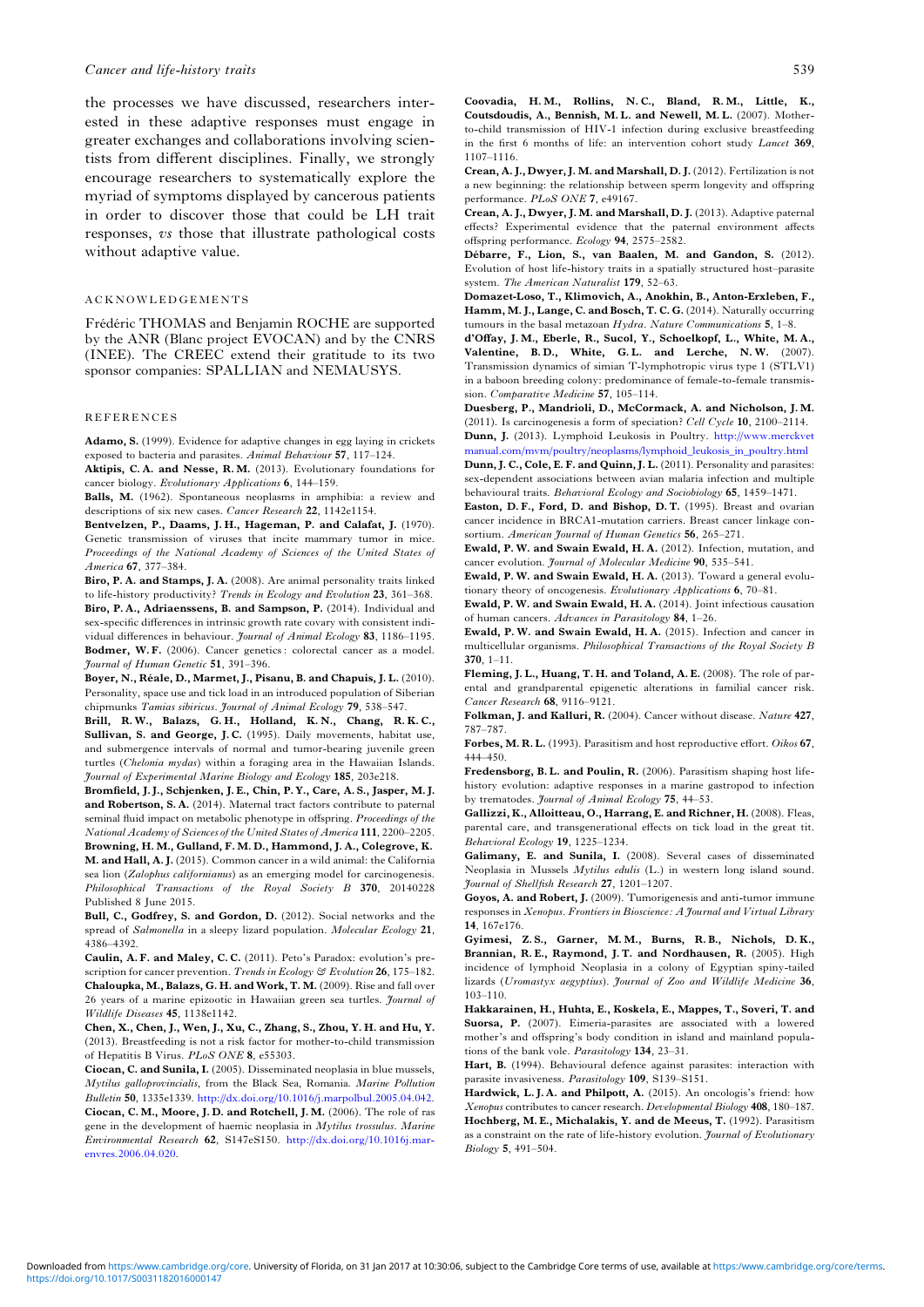<span id="page-7-0"></span>Iritani, R. and Iwasa, Y. (2014). Parasite infection drives the evolution of state-dependent dispersal of the host. Theoretical Population Biology 92,  $1-13$ .

Jones, M. E., Cockburn, A., Hamede, R., Hawkins, C., Hesterman, H., Lachish, S., Mann, D., McCallum, H. and Pemberton, D. (2008). Life-history change in disease-ravaged Tasmanian devil populations. Proceedings of the National Academy of Sciences of the United States of America 105, 10023–10027.

Kokko, H. and Hochberg, M. E. (2015). Towards cancer-aware lifehistory modelling. Philosophical Transactions of the Royal Society of London B, Biological Sciences 370, 20140234.

Lafferty, K. D. (1993). The marine snail, Cerithidea californica, matures at smaller sizes where parasitism is high. Oikos 68, 3-11.

LePage, V., Dutton, C.J., Kummrow, M., McLelland, D.J., Young, K. and Lumsden, J. S. (2012). Neoplasia of captive yellow sea horses (Hippocampus kuda) and weedy sea dragons (Phyllopteryx taeniolatus). Journal of Zoo and Wildlife Medicine 43, 50-58.

Mager, D. (2006). Bacteria and cancer: cause, coincidence or cure? A review. Journal of Translational Medicine 4, 14.

Martineau, D., Lemberger, K., Dallaire, A., Labelle, P., Lipscomb, T. P., Michel, P. and Mikaelian, I. (2002). Cancer in wildlife, a case study: beluga from the St. Lawrence estuary, Quebec, Canada. Environmental Health Perspectives 110, 285.

McAloose, D. and Newton, A. L. (2009). Wildlife cancer: a conservation perspective. Nature Reviews Cancer 9, 517–526.

McCallum, H., Tompkins, D. M., Jones, M., Lachish, S., Marvanek, S., Lazenby, B., Hocking, G., Wiersma, J. and Hawkins, C. E. (2007). Distribution and impacts of tasmanian devil facial tumour disease. Ecohealth 4, 318–325.

Merlo, L. M. F., Pepper, J. W., Reid, B. J. and Maley, C. C. (2006). Cancer as an evolutionary and ecological process. Nature Reviews Cancer 6, 924–935.

Metzger, M. J., Reinisch, C., Sherry, J. and Goff, S. P. (2015). Horizontal transmission of clonal cancer cells causes leukemia in softshell clams. Cell 161, 255–263.

Michalakis, Y. (2009). Parasitism and the evolution of life-history traits. In Ecology and Evolution of Parasitism (ed. Thomas, F., Guégan, J.-F. and F. R.), pp. 19–30. Oxford University Press, New York.

Michalakis, Y. and Hochberg, M. E. (1994). Parasitic effects on host life-history traits: a review of recent studies. Parasite 1, 291–294.

Minchella, D. and Loverde, P. (1981). A cost of increased early reproductive effort in the snail Biomphalaria glabrata. American Naturalist 118, 876–881.

Molyneux, E. M., Rochford, R., Griffin, B., Newton, R., Jackson, G., Menon, G., Harrison, C. J., Israels, T. and Bailey, S. (2012). Burkitt's lymphoma. Lancet 379, 1234–1244.

Mostafa, M.H., Sheweita, S.A. and O'Connor, P.J. (1999). Relationship between Schistosomiasis and Bladder Cancer. Clinical Microbiology Reviews 12, 97–111.

Moriarty, M. E., Vickers, T. W., Clifford, D. L., Garcelon, D. K., Gaffney, P. M., Lee, K. W., King, J. L., Duncan, C. L. and Boyce, W. M. (2015). Ear mite removal in the Santa Catalina Island Fox (Urocyon littoralis catalinae): controlling risk factors for cancer development. PLoS ONE 10, e0144271.

Mousseau, T. A., Uller, T., Wapstra, E. and Badyaev, A. V. (2009). Evolution of maternal effects: past and present. Philosophical Transactions of the Royal Society of London B, Biological Sciences 364, 1035–1038.

Nunney, L. (2013). The real war on cancer: the evolutionary dynamics of cancer suppression. Evolutionary Applications 6, 11–19.

O'Neil, L. L., Burkhard, M. J., Diehl, L. J. and Hoover, E. A. (1995). Vertical transmission of feline immunodeficiency virus. AIDS Research and Human Retroviruses 11, 171–182.

Page-Karjian, A., Norton, T. M., Krimer, P., Groner, M., Nelson, S. E., Jr. and Gottdenker, N. L. (2014). Factors influencing survivorship of rehabilitating green sea turtles (Chelonia mydas) with fibropapillomatosis. Journal of Zoo and Wildlife Medicine 45, 507–519.

Parrish, S. W. K., Brown, A. E., Chanbancherd, P., Gettayacamin, M. and Parrish, J. H. (2004). Transmission of STLV in a closed colony of macaques. American Journal of Primatology 63, 103-109.

Polak, M. and Starmer, W. T. (1998). Parasite-induced risk of mortality elevates reproductive effort in male Drosophila. Proceedings Biological Sciences/The Royal Society 265, 2197–2201.

Poulin, R. (2007). Evolutionary Ecology of Parasites, 2nd Edn. Princeton University Press, Princeton.

Poulin, R. and Thomas, F. (2008). Epigenetic effects of infection on the phenotype of host offspring: parasites reaching across host generations. Oikos 117, 331–335.

Rando, O. J. (2012). Daddy issues: paternal effects on phenotype. Cell 151, 702–708.

Reznick, D., Nunney, L. and Tessier, A. (2000). Big houses, big cars, superfleas and the costs of reproduction. Trends in Ecology and Evolution 15, 421–425.

Risch, H. A., McLaughlin, J. R., Cole, D. E. C., Rosen, B., Bradley, L., Fan, I., Tang, J., Li, S., Zhang, S., Shaw, P. A. and Narod, S. A. (2006). Population BRCA1 and BRCA2 mutation frequencies and cancer penetrances: a kin-cohort study in Ontario, Canada. Journal of the National Cancer Institute 98, 1694–1706.

Roche, B., Hochberg, M. E., Caulin, A. F., Maley, C. C., Gatenby, R. A., Missé, D. and Thomas, F. (2012). Natural resistance to cancers: a Darwinian hypothesis to explain Peto's paradox. BMC Cancer 12, 387.

Rozhok, A. I. and DeGregori, J. (2015). Toward an evolutionary model of cancer: considering the mechanisms that govern the fate of somatic mutations. Proceedings of the National Academy of Sciences of the United States of America 112, 8914-8921.

Ryan, J. L., Carroll, J. K., Ryan, E. P., Mustian, K. M., Fiscella, K. and Morrow, G. R. (2007). Mechanisms of cancer-related fatigue. The Oncologist 12 (Suppl. 1), 22–34.

Salomon, R. N. and Jackson, F. R. (2008). Tumors of testis and midgut in aging flies.  $Fly$  2, 265e268.

Schmid-Hempel, P. (2011). Evolutionary Parasitology: The Integrated Study of Infections, Immunology, Ecology, and Genetics. Oxford University Press, Oxford.

Shimonohara, N., Holland, C. H., Lin, T.-L. and Wigle, W. L. (2012). Naturally occurring neoplasms in pigeons in a research colony: a retrospective study. Avian Diseases 57, 133e139. [http://dx.doi.org/10.1637/](http://dx.doi.org/10.1637/10244-051012-Case.1) [10244-051012-Case.1.](http://dx.doi.org/10.1637/10244-051012-Case.1)

Seaman, B. and Briffa, M. (2015). Parasites and personality in periwinkles (Littorina littorea): infection status is associated with mean-level boldness but not repeatability. Behavioural Processes 115, 132–134.

Smith, K. R., Hanson, H. A., Mineau, G. P. and Buys, S. S. (2012). Effects of BRCA1 and BRCA2 mutations on female fertility. Proceedings of the Royal Society B, Biological Sciences 279, 1389–1395.

Sorci, G. and Clobert, J. (1995). Effects of maternal parasite load on offspring life-history traits in the common lizard (Lacerta vivipara). Journal of Evolutionary Biology 8, 711–723.

Sorci, G., Clobert, J. and Michalakis, Y. (1996). Cost of reproduction and cost of parasitism in the common lizard, Lacerta vivipara. Oikos 76, 121–130.

Sorci, G., Boulinier, T., Gauthier-Clerc, M. and Faivre, B. (2009). The evolutionary ecology of the immune response. In Ecology and Evolution of Parasitism (ed. by Thomas, F., Guégan, J.F., and Renaud, F.), pp. 5–17. Oxford University Press, Oxford.

Sweet, M., Kirkham, N., Bendall, M., Currey, L., Bythell, J. and Heupel, M. (2012). Evidence of melanoma in wild marine fish populations. PLoS ONE 7, e41989.

Thomas, F., Guégan, J., Michalakis, Y. and Renaud, F. (2000). Parasites and host life-history traits: implications for community ecology and species co-existence. International Journal for Parasitology 30, 669–674.

Thomas, F., Guégan, J.-F. and Renaud, F. (2009). Ecology and Evolution of Parasitism. Oxford University Press.

Thomas, F., Fisher, D., Fort, P., Marie, J.-P., Daoust, S., Roche, B., Grunau, C., Cosseau, C., Mitta, G., Baghdiguian, S., Rousset, F., Lassus, P., Assenat, E., Grégoire, D., Missé, D., Lorz, A., Billy, F., Vainchenker, W., Delhommeau, F., Koscielny, S., Itzykson, R., Tang, R., Fava, F., Ballesta, A., Lepoutre, T., Krasinska, L., Dulic, V., Raynaud, P., Blache, P., Quittau-Prevostel, C. et al. (2013). Applying ecological and evolutionary theory to cancer: a long and winding road. Evolutionary Applications 6, 1-10.

van Noordwijk, A. J. and de Jong, G. (1986). Acquisition and allocation of resources: their influence on variation in life history tactics. The American Naturalist 128, 137–142.

Vézilier, J., Nicot, A., Gandon, S. and Rivero, A. (2015). Plasmodium infection brings forward mosquito oviposition. Biology Letters 11(3), 20140840. doi: 10.1098/rsbl.2014.0840.

Vickers, T. W., Clifford, D. L., Garcelon, D. K., King, J. L., Duncan, C. L., Gaffney, P. M. and Boyce, W. M. (2015). Pathology and epidemiology of ceruminous gland tumors among endangered Santa Catalina Island foxes (Urocyon littoralis catalinae) in the Channel Islands, USA. PLoS ONE 10, e0143211.

Vittecoq, M., Roche, B., Daoust, S. P., Ducasse, H., Missé, D., Abadie, J., Labrut, S., Renaud, F., Gauthier-Clerc, M. and Thomas, F. (2013). Cancer: a missing link in ecosystem functioning? Trends in Ecology and Evolution 28, 628–635.